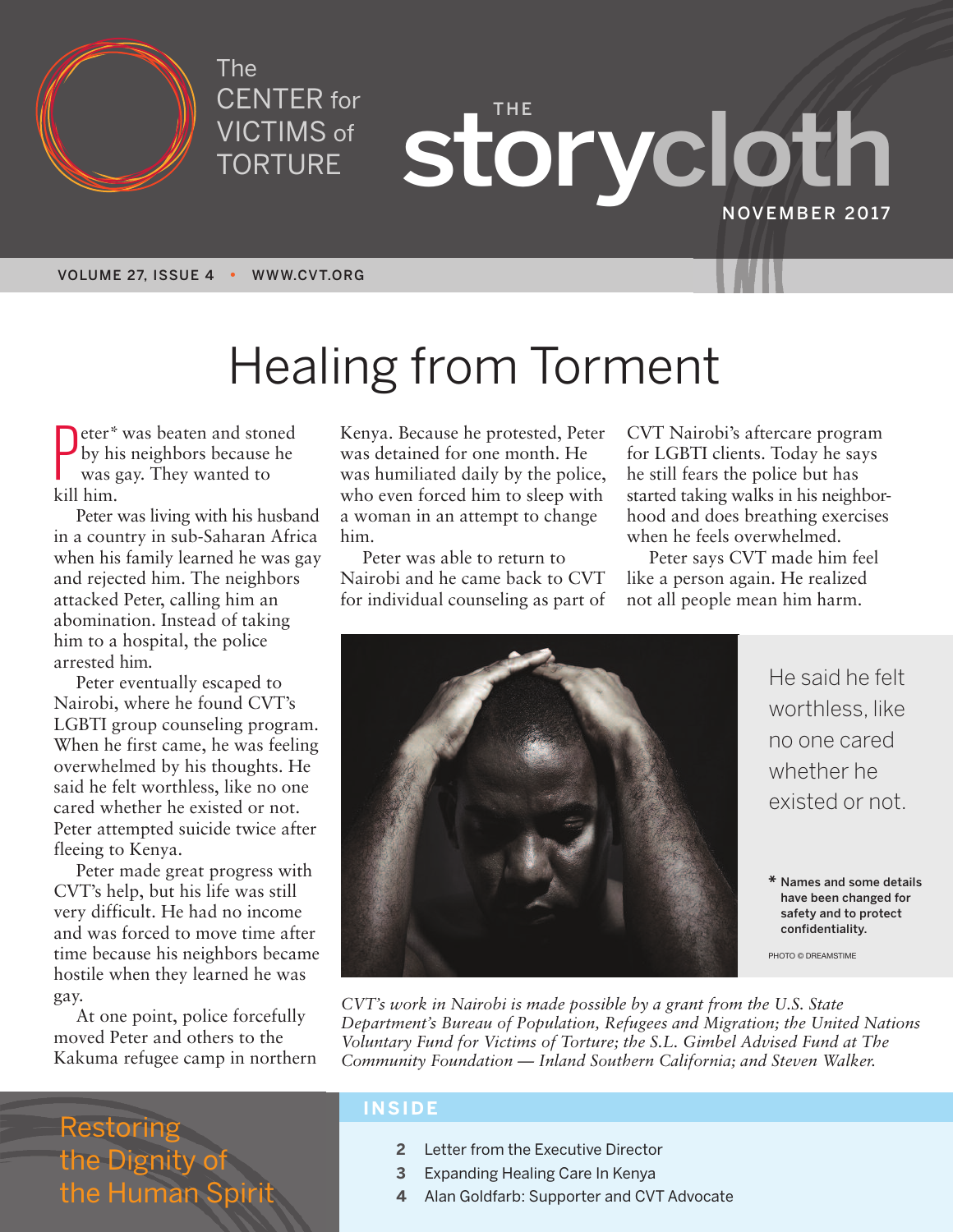#### Letter from the Executive Director LULLUI TIUITI LIIU LAUUULIVU DIIUULUI

Dear Friends,

These are deeply unsettling times. The world is gripped by the worst refugee crisis since WWII, and it shows no signs of abating.

**Curt Goering**

More than 65 million people have been displaced, and we know from our own research that millions are survivors of torture and war atrocities. These are not numbers on a spreadsheet. They are real people—families, women, children, fathers and mothers, grandparents, fleeing unimaginable horrors, torture and terror.

What is clear to you and me is not clear to everyone, that this refugee crisis is also a torture crisis. Today's challenges call us to do more, further strengthening our work against torture and rebuilding the lives of more survivors. But CVT must also be a beacon of moral leadership, hope and respect for human rights and human dignity.

Now is a time for vigilance. The president has introduced discriminatory bans on immigrants and refugees, and dramatically cut U.S. refugee resettlement numbers. It is simply unconscionable that, with a refugee crisis of historic proportions, the United States is choosing instead to turn them away.

We must fight back against the policies of cruelty, the policies of discrimination and the collapse of our moral authority. We must continue to expose the truth about torture, and to work for transparency, reform and accountability. We must seek justice for the millions of torture victims around the world, sending a clear message to those who think they can torture with impunity.

And you are integral to this struggle, to fighting back. You represent the best of humanity.

After people have survived the most extreme cruelty the human mind can devise, we are part of their extraordinary journey of healing, and your generosity makes a world of difference in their lives. By working together, we can rise to the challenge of these unsettling, very challenging times. Together, we can rebuild more lives, stop torture and heal its wounds. And we can be we must be—that moral beacon. Together, we can care about the victims today and preserve humanity tomorrow. We can do no less.

Thank you for being our partners in healing and for your generosity and compassion.

2

Gratefully,<br>Cant Haeing

Curt Goering Executive Director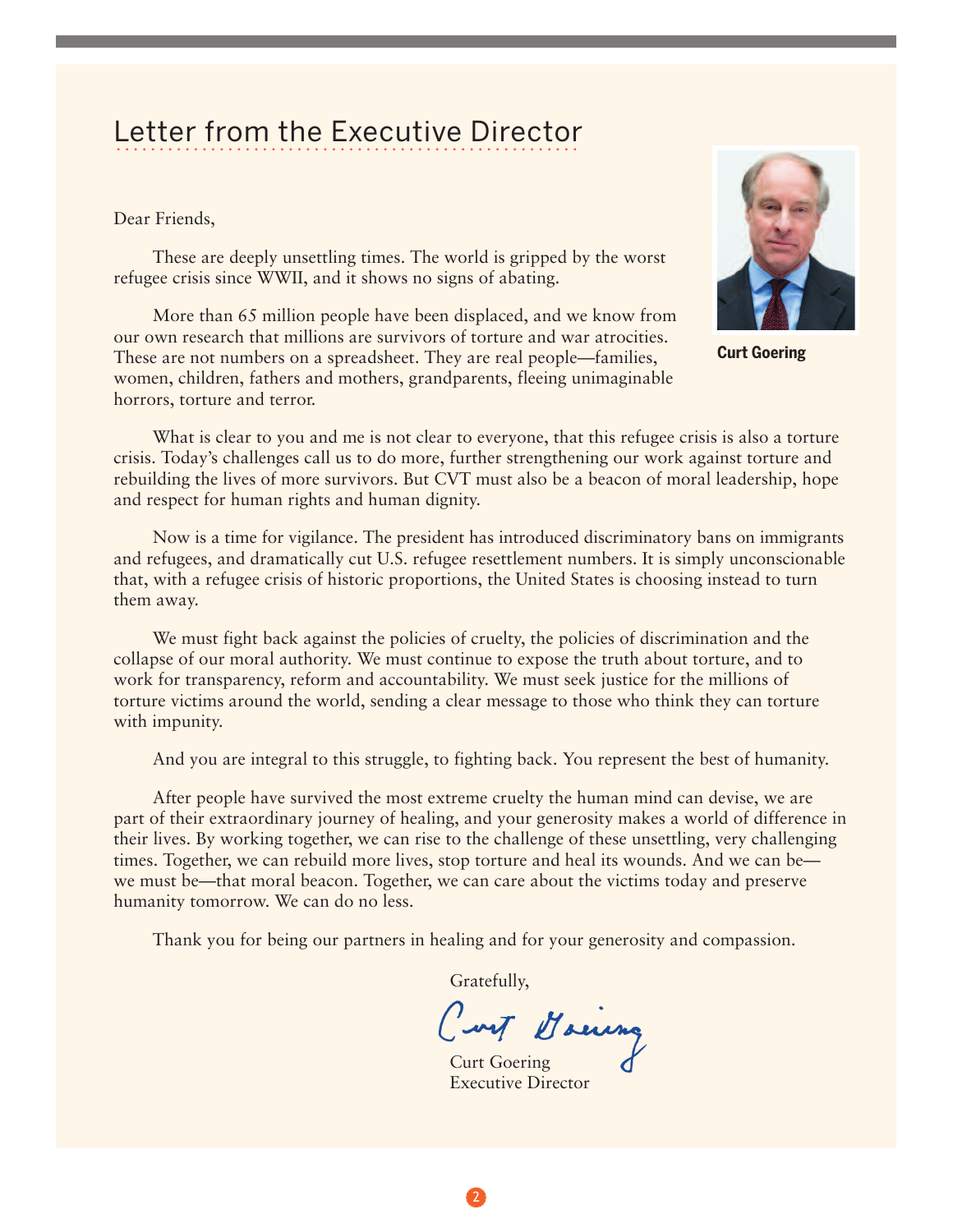### Expanding Healing Care In Kenya

The horrific violence and growing<br>humanitarian crisis in South<br>Sudan is displacing tens of<br>thousands of people who are now he horrific violence and growing humanitarian crisis in South Sudan is displacing tens of fleeing across the border to the Kakuma refugee camps in northwest Kenya. There are approximately 180,000 refugees already in the camps, half of them women and children. Many are survivors of torture.

Sadly, CVT's healing care in Dadaab and Nairobi is not enough to meet the rapidly growing torture crisis spreading through this region of Africa.

The UN refugee agency estimates an additional 10,000 children and youth, many separated from their families and on their own, will have arrived at the Kakuma camp in 2017. They are in urgent need of life-saving, specialized care for the trauma and violence they are

desperately trying to escape. At this moment, survivors in the Kakuma refugee camp have almost nowhere to turn for help as there is very little in the way of mental health or physiological care available.

In advance of expanding to these refugee camps, CVT staff spoke with residents to assess trauma rehabilitation needs. CVT's survey collected information from recently-arrived refugees and members of the host community in and around the Kalobeyei settlement of the Kakuma refugee camps.

"The findings of this and subsequent surveys are invaluable for identifying areas where critical needs are going unmet and how that is making an impact on daily life," said Shannon Golden, Ph.D., CVT research associate. "When the effects of trauma are neglected, attempts to improve other areas such as livelihood and education may be unsuccessful. Gathering rigorous data on an annual basis is built into our work in Kakuma to keep services responsive to needs and make adjustments as necessary."

> "When the effects of trauma are neglected, attempts to improve other areas such as livelihood and education may be unsuccessful."

CVT has already begun to set up its new healing work in the Kalobeyei settlement, and hiring is underway. In the coming months, members of the refugee and host communities in the region will have access to CVT's holistic rehabilitative care including counseling and physiotherapy, and, more immediately, psychological first aid.

These men, women and children will now have access to the in-depth healing care they need to help them recover from their wounds and begin the long road to reclaiming their lives.

*The project is funded by a grant from the U.S. State Department's Bureau of Population, Refugees and Migration.*